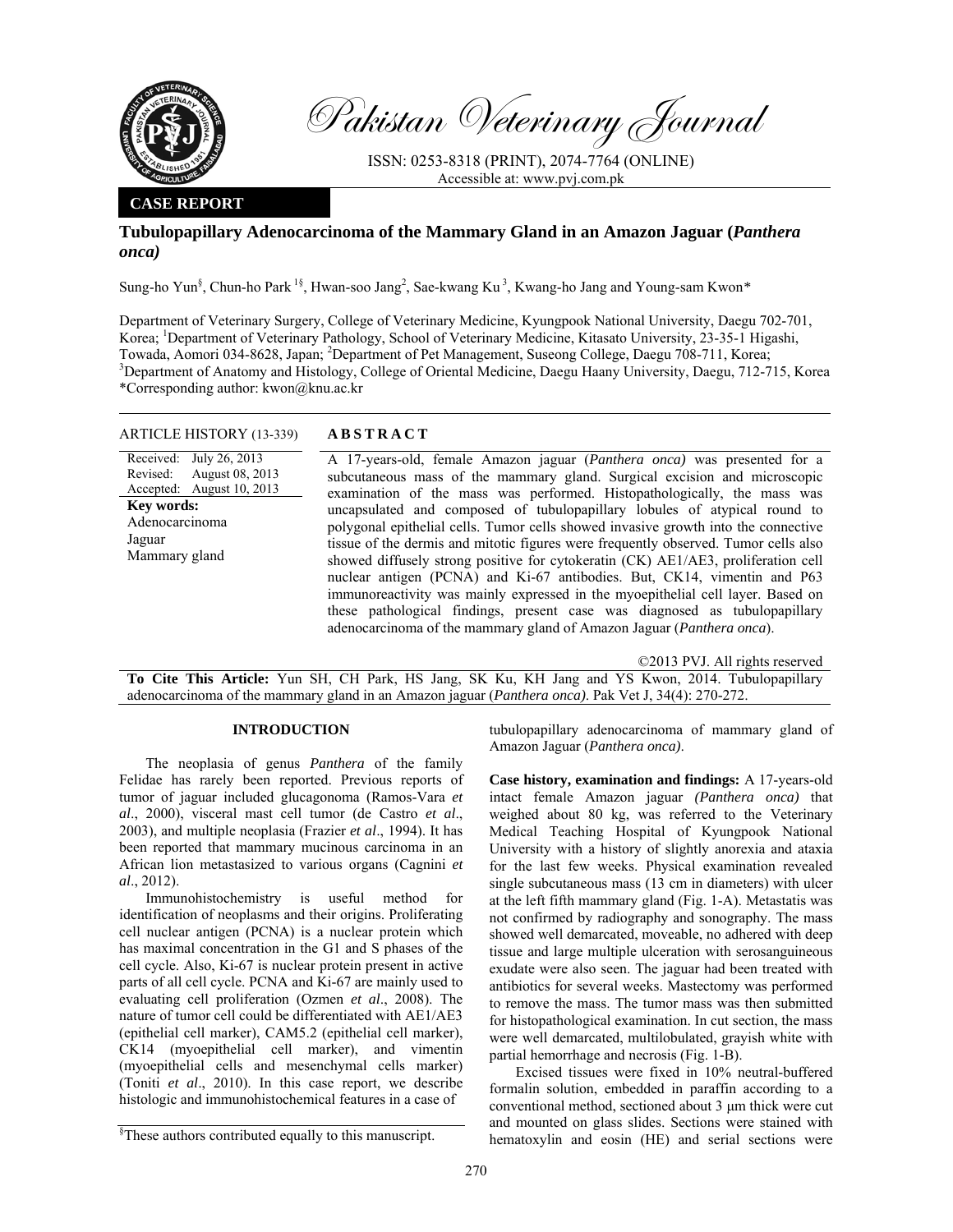

**Fig. 1:** Macroscopic and histopathological findings. As gross, single subcutaneous mass with hemorrhage was observed in the mammary gland (A). The cut surface of the subcutaneous mass was grayish white and hemorrhagic areas with necrosis were observed (B). The subcutaneous mass divided into lobules by thin fibrous stroma and the center of the tubules filled with the cell debris and eosinophilic secretes (∗) (C). The nuclei of tumor cells were round to ovoid and mitotic figures (arrows) were frequently observed (D). Tumor cells showed infiltrative growth into the surrounding connective tissue and invasion within lymphatic vessels (arrow) were seen (E). Small nests of tumor cells infiltrated into the collagenous dermis (arrows). Dilated lymphatic vessels (∗) were also seen (F).



**Fig. 2:** Immunohistochemical findings. Most of tumor cells stain positively for CK AE1/AE3 (A). Most of tumor cells were stained positively for PCNA (B). Many of the nuclei and mitotic figures (arrows) of the tumor cells were positively stained for Ki-67 (C). Occasionally, tumor cells were positive for CK14 (D). Basal layer of the tubules were only stained for vimentin (E). Tumor cells reacted with antibody to CAM5.2 (F).

prepared for immunohistochemistry. The following primary antibodies were used: cytokeratin (CK) AE1/AE3 (Zymed, Carlsbad, CA, USA), CK14 (Thermo Fisher Scientific, Fremont, CA, USA), CAM5.2 (Becton Dickinson, CA, USA), α-smooth muscle actin (SMA) (DAKO, Glostrup, Denmark), vimentin (Nichirei, Tokyo, Japan), proliferaion cell nuclear antigen (PCNA) (DAKO, Carpinteria, CA, USA), P63 (Thermo Fisher Scientific, Fremont, CA, USA) and Ki-67 (DAKO, Carpinteria, CA, USA). Each antibody was visualized using 3-3' diaminobenzidine (DAB, Dako, Japan). Slides were counterstained with hematoxylin.

Histopathologically, the subcutaneous mass located in the mammary gland was divided into lobules by thin fibrous stroma. Tumor cells formed acinus and tubular structures and partial papillary projections. The center of the tubules was filled with the cell debris and eosinophilic secretes (Fig. 1-C). Some acinus produced lactating materials, and sometimes formed large cysts. The tumor cells had round to ovoid and constricted hyperchromatic nuclei. Eosinophilic cytoplasm was relatively narrow and cuboidal shape. Mitotic figures were observed at the rate of over 5 per one field at ×400 magnification (Fig. 1-D). Tumor cells showed infiltrative growth into the